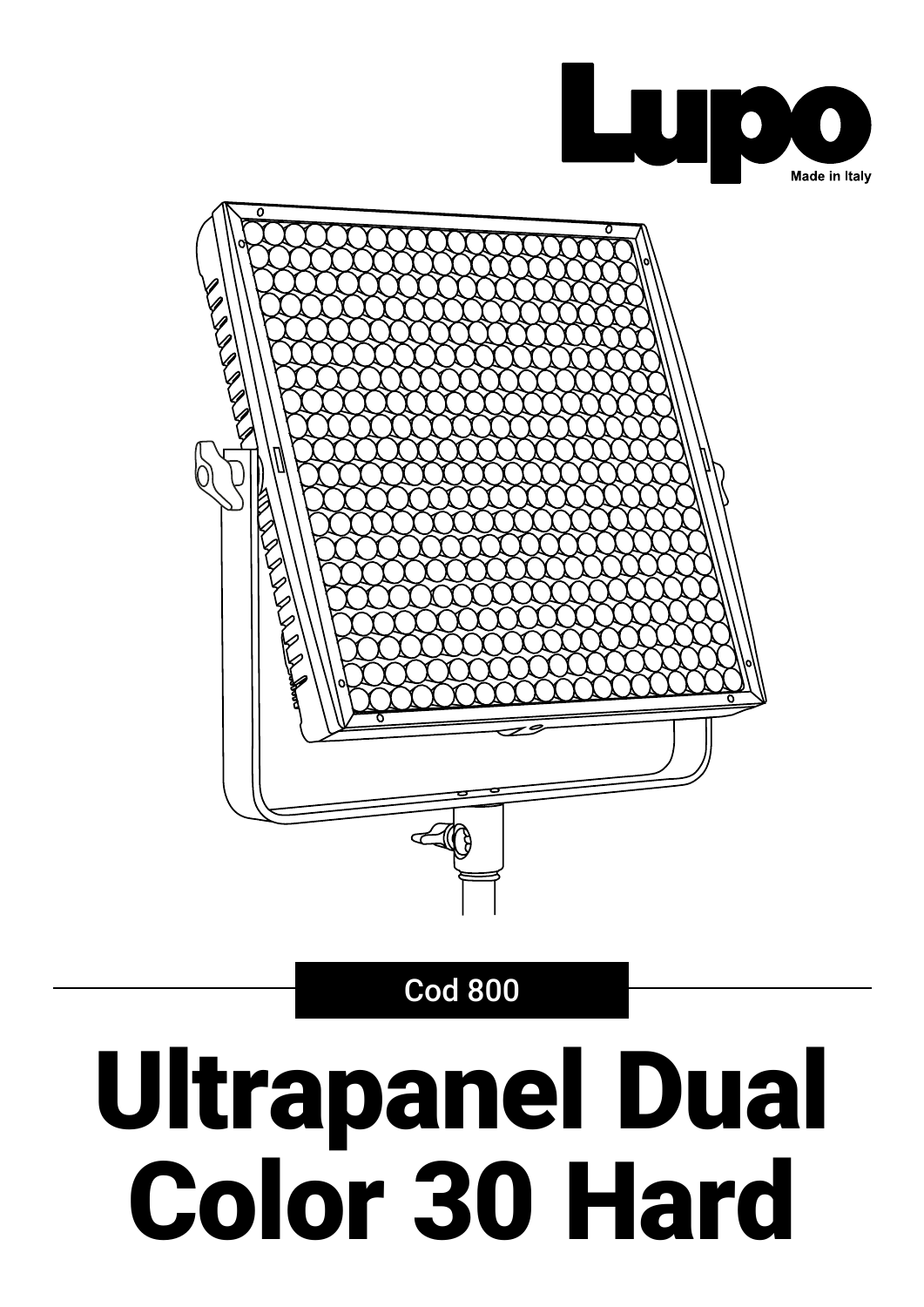| <b>Dimensions (cm)</b>                                 | 338 x 318 x 66 mm                |  |
|--------------------------------------------------------|----------------------------------|--|
| Dimensions (in)                                        | 13.3 x 12.5 x 2.5 in             |  |
|                                                        |                                  |  |
| Weight (kg)                                            | $3,7$ kg                         |  |
| Weight (lb)                                            | 8.1 lb                           |  |
| <b>CRI (Colour Rendering Index)</b>                    | 95                               |  |
| <b>TLCI (Television Lighting Consistency Index)</b>    | 96                               |  |
| <b>Estimated LED lifetime (L80)</b>                    | 50,000 hours                     |  |
| <b>Dimmer 0 - 100</b>                                  | included                         |  |
| <b>Dimming curves mode</b>                             | Linear, Exponential, Logarithmic |  |
| <b>DMX</b> module                                      | included                         |  |
| DMX (bit)                                              | 8 bit / 16 bit                   |  |
| <b>Connection for 14.8 V battery with standard XLR</b> | included                         |  |
| 4 pin connector (pin 1: negative / pin 4: positive)    |                                  |  |
| <b>Standard XLR 5 pin connectors to DMX console</b>    | included                         |  |
| <b>Watt consumption</b>                                | 220 W                            |  |
| Watt output (equivalent to tungsten)                   | 4000 W                           |  |
| <b>Firmware upgrades</b>                               | through USB port                 |  |
| <b>Colour temperature</b>                              | 2800 K - 6500 K                  |  |
| <b>Voltage AC</b>                                      | 90 V - 240 V                     |  |
| <b>Voltage DC</b>                                      | 14.8 V                           |  |
| <b>Light beam</b>                                      | $40^{\circ}$                     |  |
| <b>Frequency (input)</b>                               | 50 / 60 Hz                       |  |
| <b>Compliance</b>                                      | <b>CE</b>                        |  |
| <b>Remote control</b>                                  | Bluetooth Long Range / DMX / RDM |  |
| <b>Ambient temperature</b>                             | Max: +45°C / Min: -10°C          |  |
|                                                        |                                  |  |

| <b>Photometric data</b><br><b>Distance</b> | 6500 K | 5600 K | 3200 K |
|--------------------------------------------|--------|--------|--------|
| Lux at $1 m - 3.2 ft$                      | 73000  | 72000  | 65000  |
| Lux at $2 m - 6.5 ft$                      | 19600  | 19400  | 17500  |
| Lux at $3 m - 9.8 ft$                      | 8600   | 8600   | 7900   |
| Lux at 4 m - 13.1 ft                       | 4950   | 4900   | 4550   |
| Lux at 5 m - 16.4 ft                       | 3200   | 3200   | 3000   |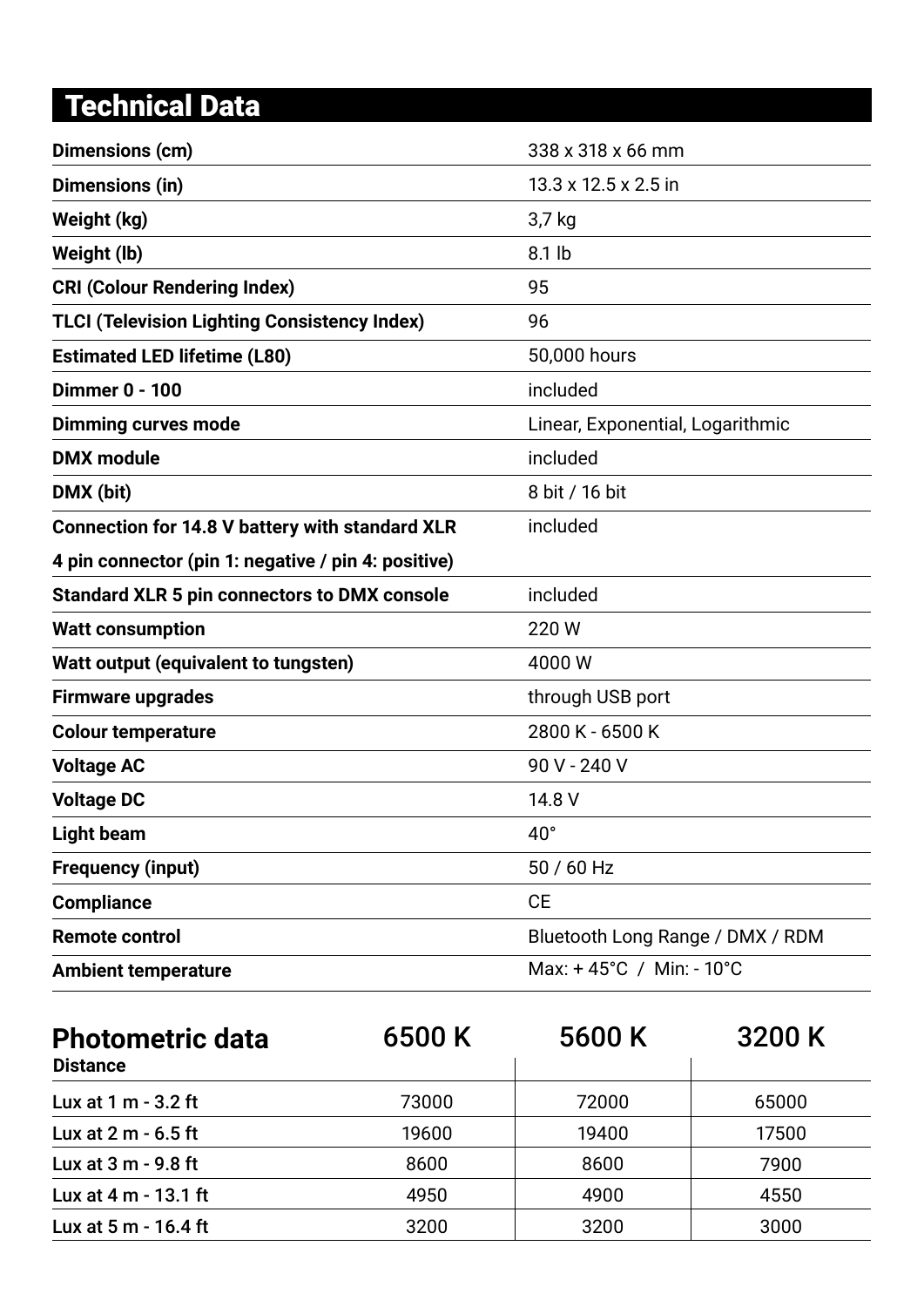

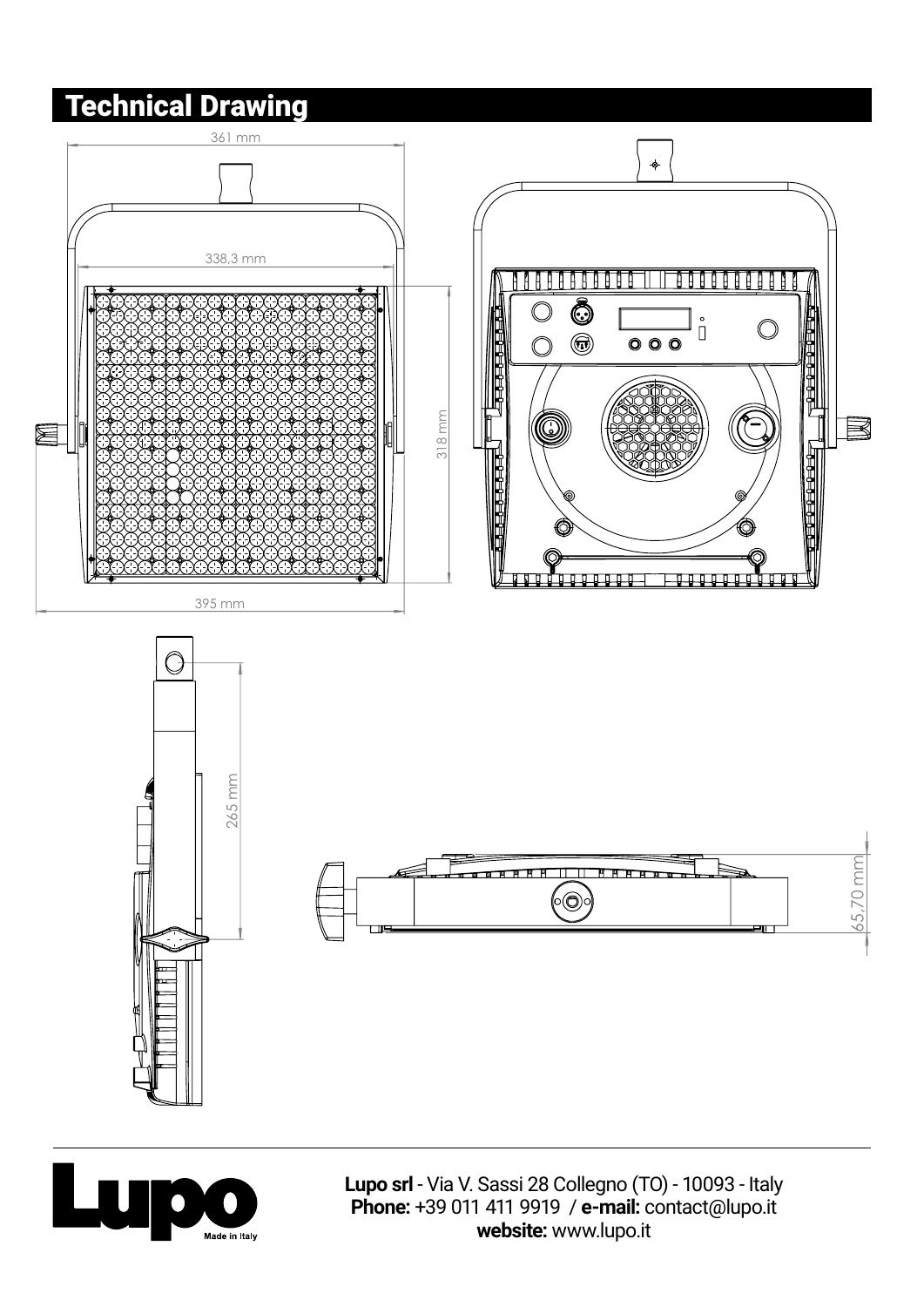



# Ultrapanel Dual Color 30 Soft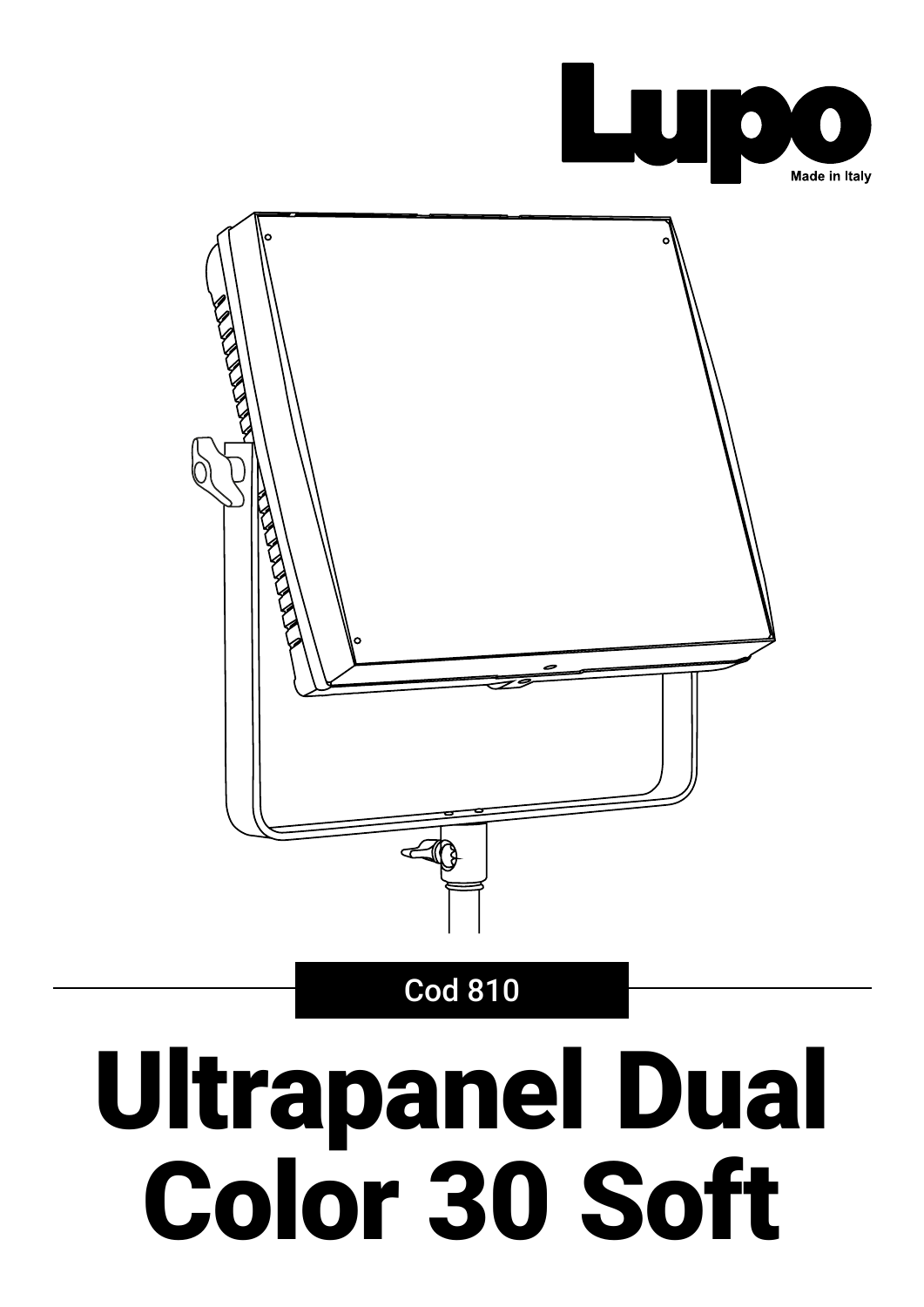| <b>Dimensions (cm)</b>                                 | 338 x 318 x 66 mm                |  |
|--------------------------------------------------------|----------------------------------|--|
| Dimensions (in)                                        | 13.3 x 12.5 x 2.5 in             |  |
| Weight (kg)                                            | $3,7$ kg                         |  |
| Weight (lb)                                            | 8.1 lb                           |  |
|                                                        |                                  |  |
| <b>CRI (Colour Rendering Index)</b>                    | > 95, typical 96                 |  |
| <b>TLCI (Television Lighting Consistency Index)</b>    | 98                               |  |
| <b>Estimated LED lifetime (L80)</b>                    | 50,000 hours                     |  |
| <b>Dimmer 0 - 100</b>                                  | included                         |  |
| <b>Dimming curves mode</b>                             | Linear, Exponential, Logarithmic |  |
| <b>DMX</b> module                                      | included                         |  |
| DMX (bit)                                              | 8 bit / 16 bit                   |  |
| <b>Connection for 14.8 V battery with standard XLR</b> | included                         |  |
| 4 pin connector (pin 1: negative / pin 4: positive)    |                                  |  |
| <b>Standard XLR 5 pin connectors to DMX console</b>    | included                         |  |
| <b>Watt consumption</b>                                | 200 W                            |  |
| Watt output (equivalent to tungsten)                   | 4000 W                           |  |
| <b>Firmware upgrades</b>                               | through USB port                 |  |
| <b>Colour temperature</b>                              | 3200 K - 5600 K                  |  |
| <b>Voltage AC</b>                                      | 90 V - 240 V                     |  |
| <b>Voltage DC</b>                                      | 14.8 V                           |  |
| <b>Light beam</b>                                      | 120°                             |  |
| <b>Frequency (input)</b>                               | 50 / 60 Hz                       |  |
| <b>Compliance</b>                                      | <b>CE</b>                        |  |
| <b>Remote control</b>                                  | Bluetooth Long Range / DMX / RDM |  |
| <b>Ambient temperature</b>                             | Max: +45°C / Min: -10°C          |  |

| <b>Photometric data</b><br><b>Distance</b> | 6500 K | 5600 K | 3200 K |
|--------------------------------------------|--------|--------|--------|
| Lux at $1 m - 3.2 ft$                      | 8600   | 8350   | 7800   |
| Lux at $2 m - 6.5 ft$                      | 2100   | 2050   | 2000   |
| Lux at $3 m - 9.8 ft$                      | 1100   | 1000   | 940    |
| Lux at 4 m - 13.1 ft                       | 630    | 620    | 590    |
| Lux at 5 m - 16.4 ft                       | 410    | 400    | 380    |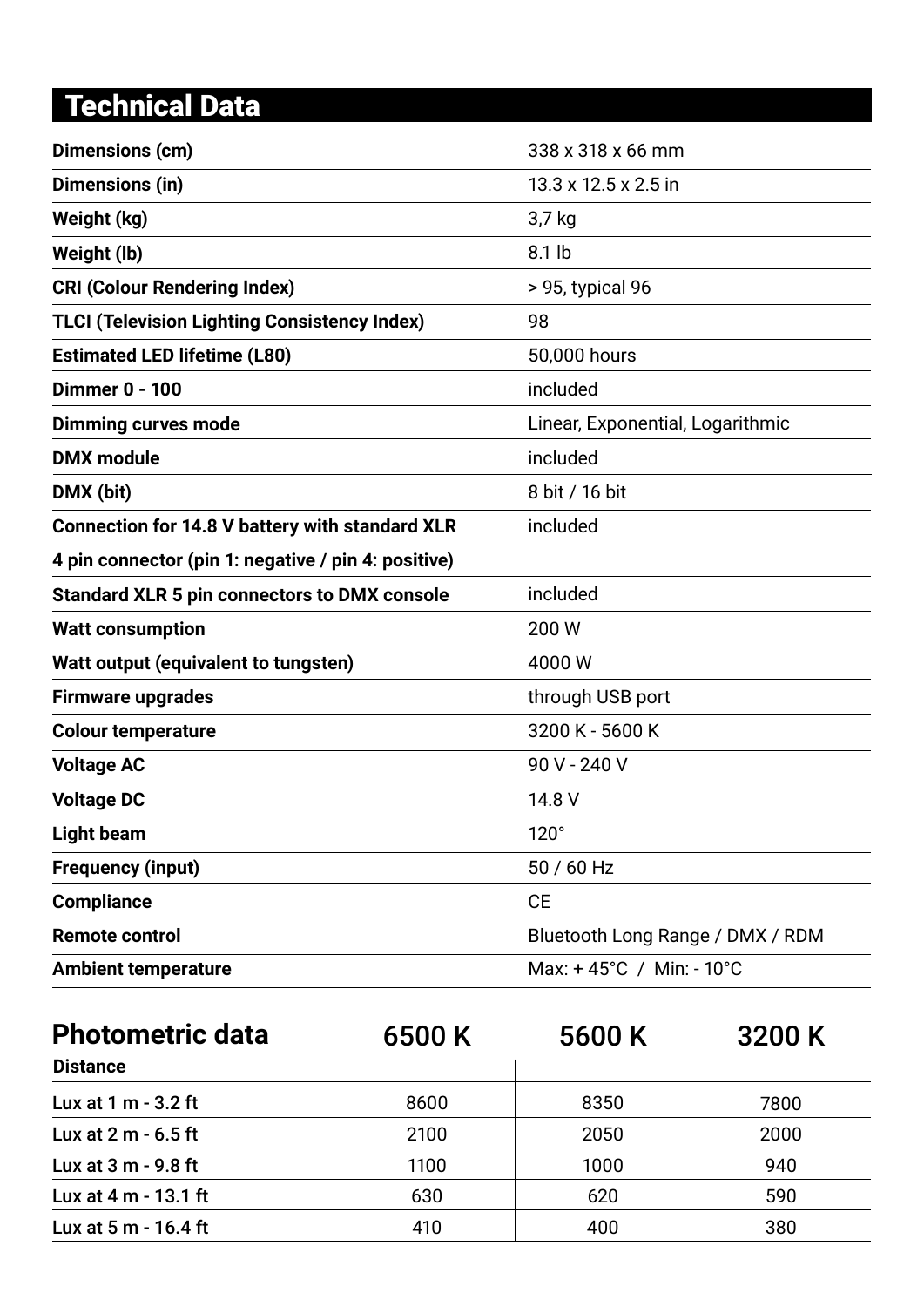

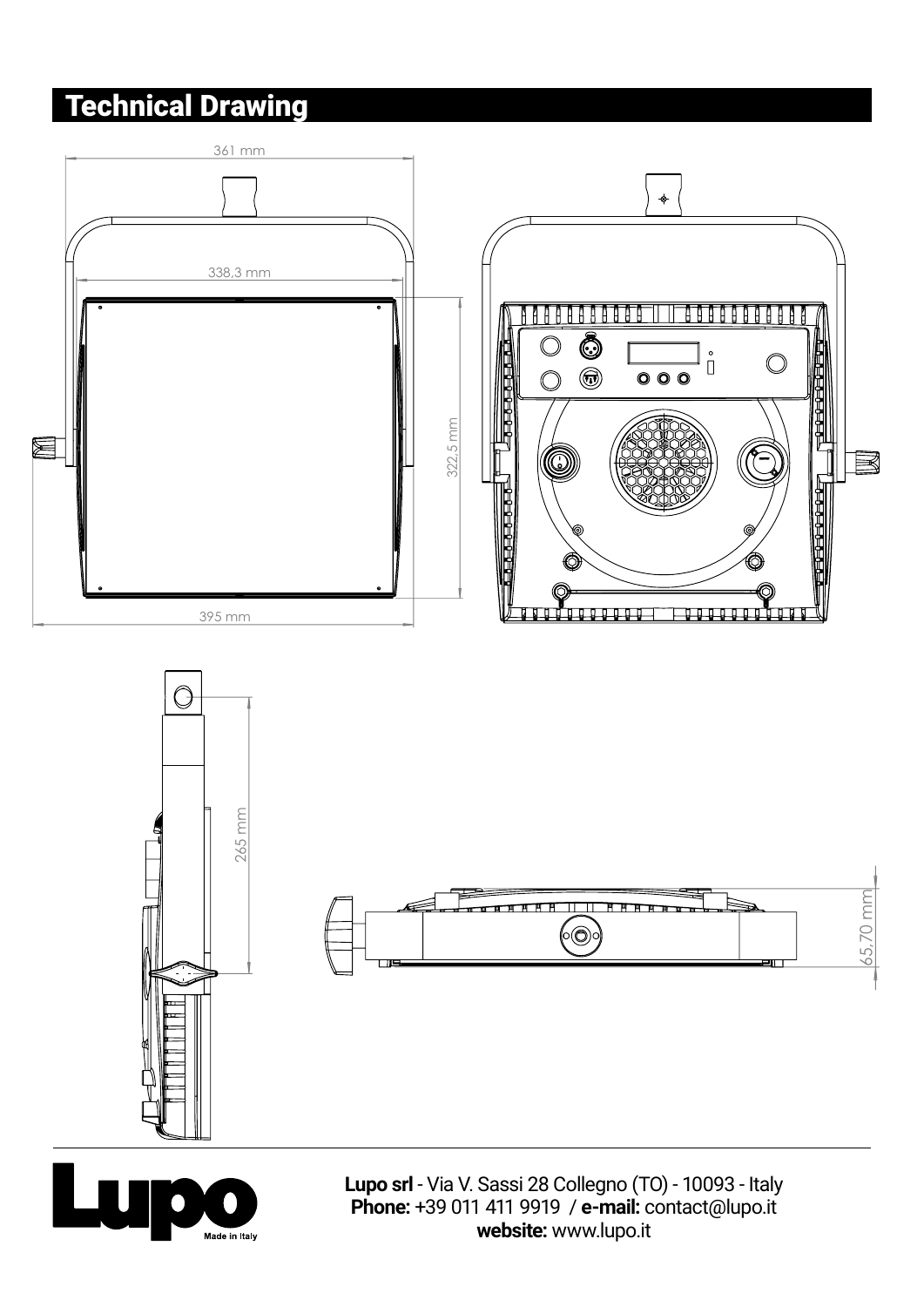



# Ultrapanel Dual Color 60 Hard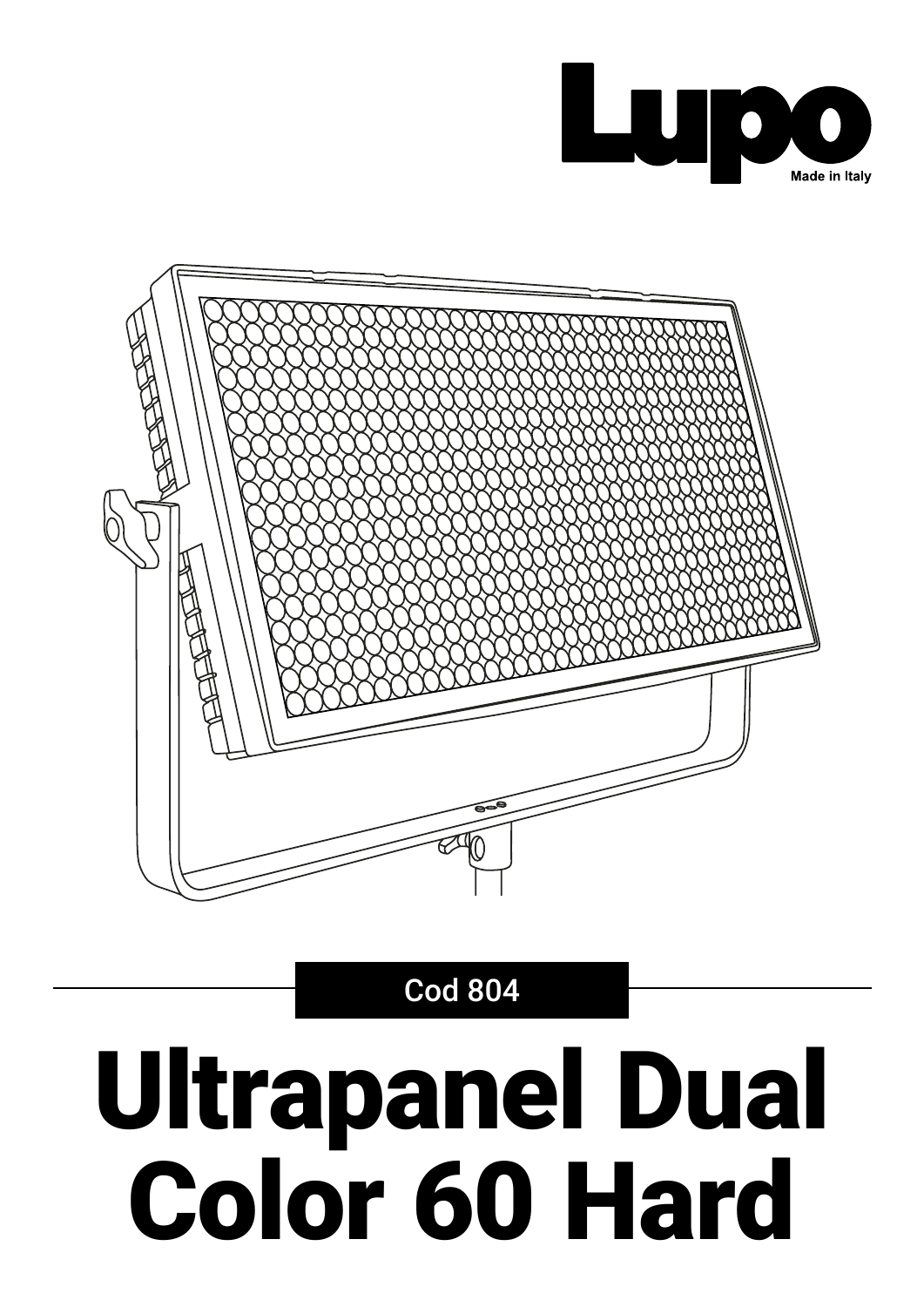| Dimensions (cm)                                        | 673 x 340 x 113 mm               |  |
|--------------------------------------------------------|----------------------------------|--|
| Dimensions (in)                                        | 26.4 x 13.5 x 4.4 in             |  |
| Weight (kg)                                            | 9 kg                             |  |
| Weight (lb)                                            | 19.8 lb                          |  |
| <b>CRI (Colour Rendering Index)</b>                    | > 95, typical 96                 |  |
| <b>TLCI (Television Lighting Consistency Index)</b>    | 98                               |  |
| <b>Estimated LED lifetime (L80)</b>                    | 50,000 hours                     |  |
| <b>Dimmer 0 - 100</b>                                  | included                         |  |
| <b>Dimming curves mode</b>                             | Linear, Exponential, Logarithmic |  |
| <b>DMX</b> module                                      | included                         |  |
| DMX (bit)                                              | 8 bit / 16 bit                   |  |
| <b>Connection for 14.8 V battery with standard XLR</b> | included                         |  |
| 4 pin connector (pin 1: negative / pin 4: positive)    |                                  |  |
| <b>Standard XLR 5 pin connectors to DMX console</b>    | included                         |  |
| <b>Watt consumption</b>                                | 200 W                            |  |
| Watt output (equivalent to tungsten)                   | 4000 W                           |  |
| <b>Firmware upgrades</b>                               | through USB port                 |  |
| <b>Colour temperature</b>                              | 3200 K - 5600 K                  |  |
| <b>Voltage AC</b>                                      | 90 V - 240 V                     |  |
| <b>Voltage DC</b>                                      | 14.8 V                           |  |
| <b>Light beam</b>                                      | 120°                             |  |
| <b>Frequency (input)</b>                               | 50 / 60 Hz                       |  |
| <b>Compliance</b>                                      | <b>CE</b>                        |  |
| <b>Remote control</b>                                  | Bluetooth Long Range / DMX / RDM |  |
| <b>Ambient temperature</b>                             | Max: +45°C / Min: -10°C          |  |

| <b>Photometric data</b><br><b>Distance</b> | 6500 K | 5600 K | 3200 K |
|--------------------------------------------|--------|--------|--------|
| Lux at $1 m - 3.2 ft$                      | 146000 | 143000 | 130000 |
| Lux at $2 m - 6.5 ft$                      | 39600  | 39000  | 35000  |
| Lux at $3 m - 9.8 ft$                      | 17500  | 17200  | 15800  |
| Lux at 4 m - 13.1 ft                       | 10000  | 9800   | 9400   |
| Lux at 5 m - 16.4 ft                       | 6800   | 6400   | 6000   |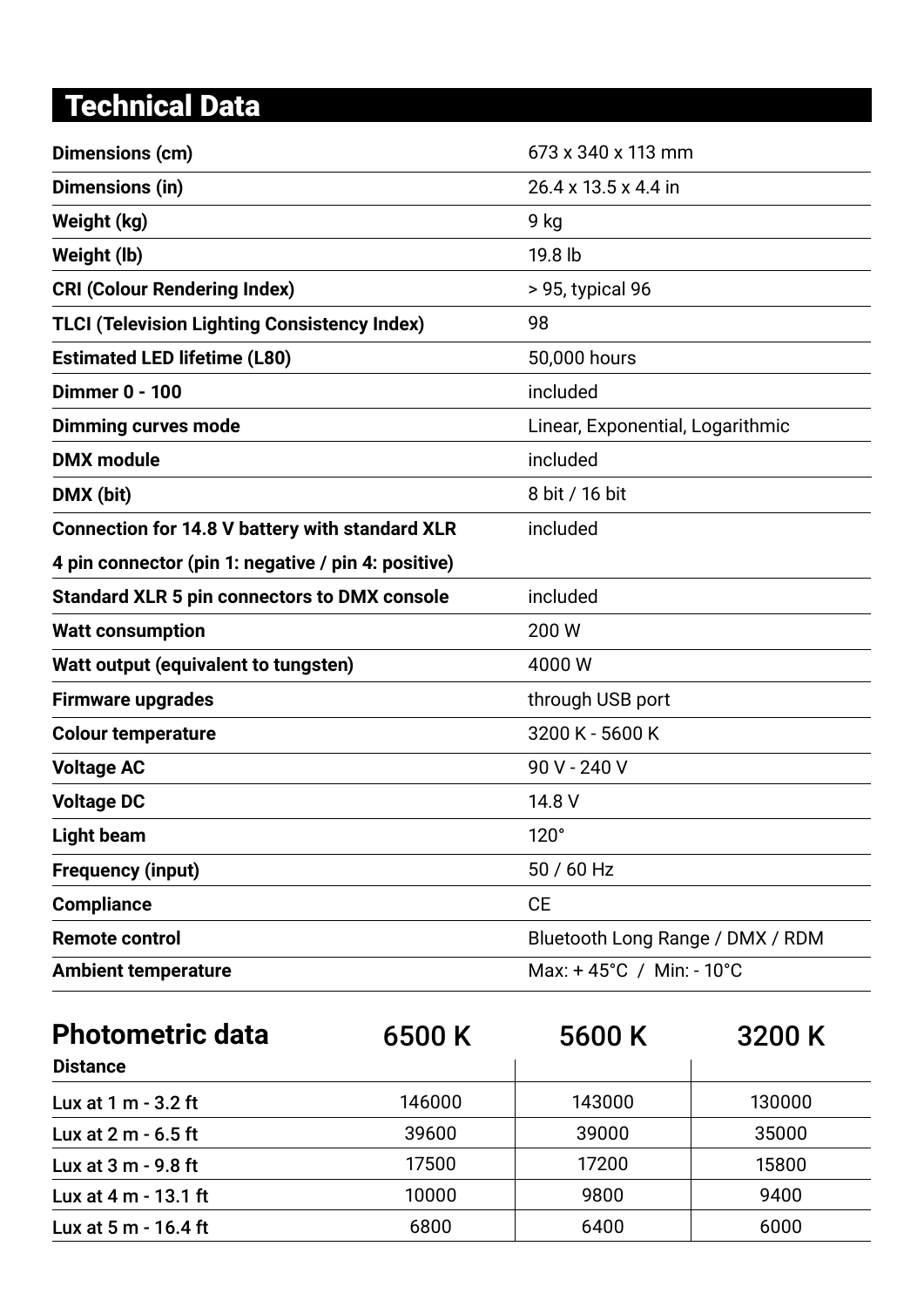

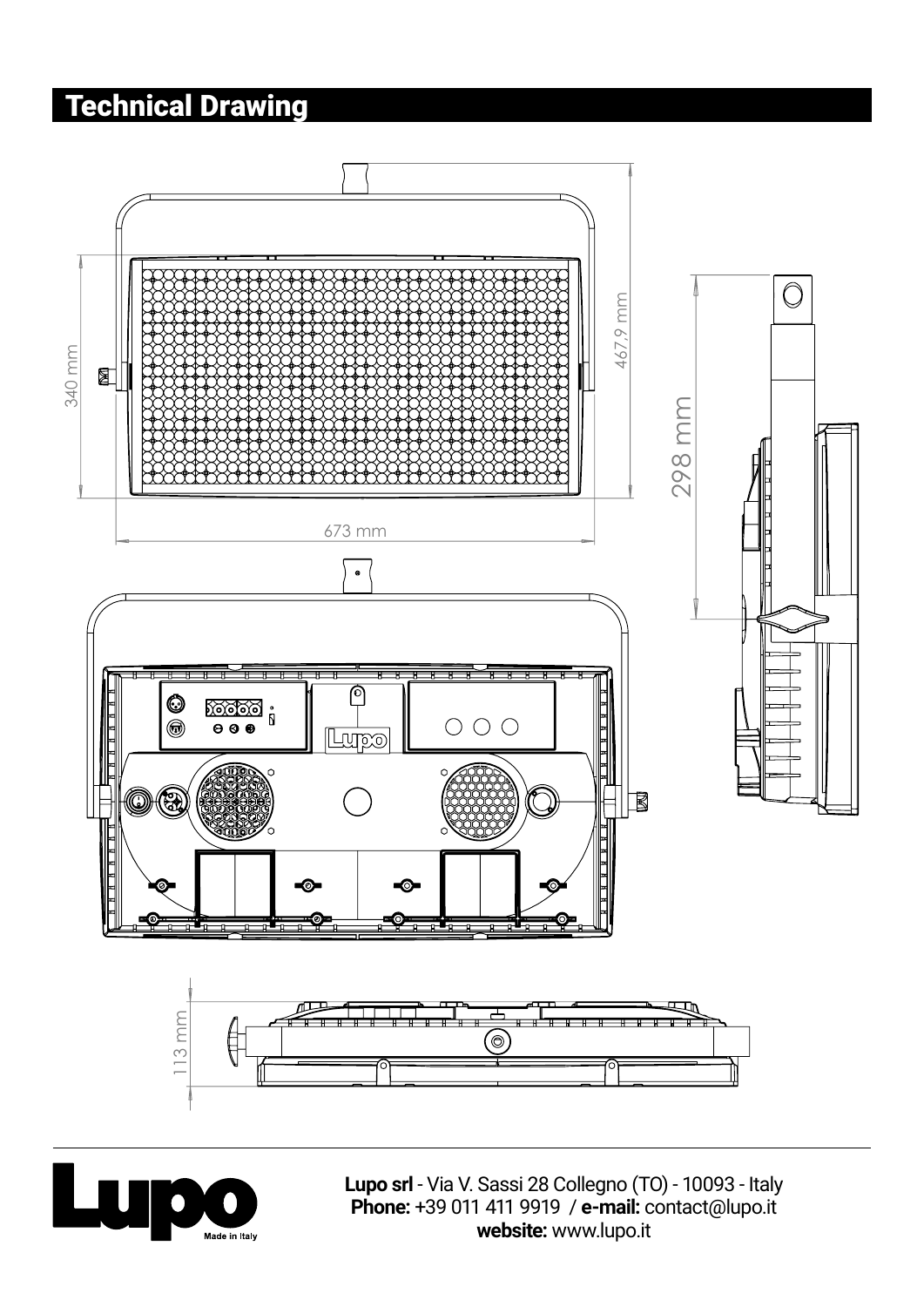



# Ultrapanel Dual Color 60 Soft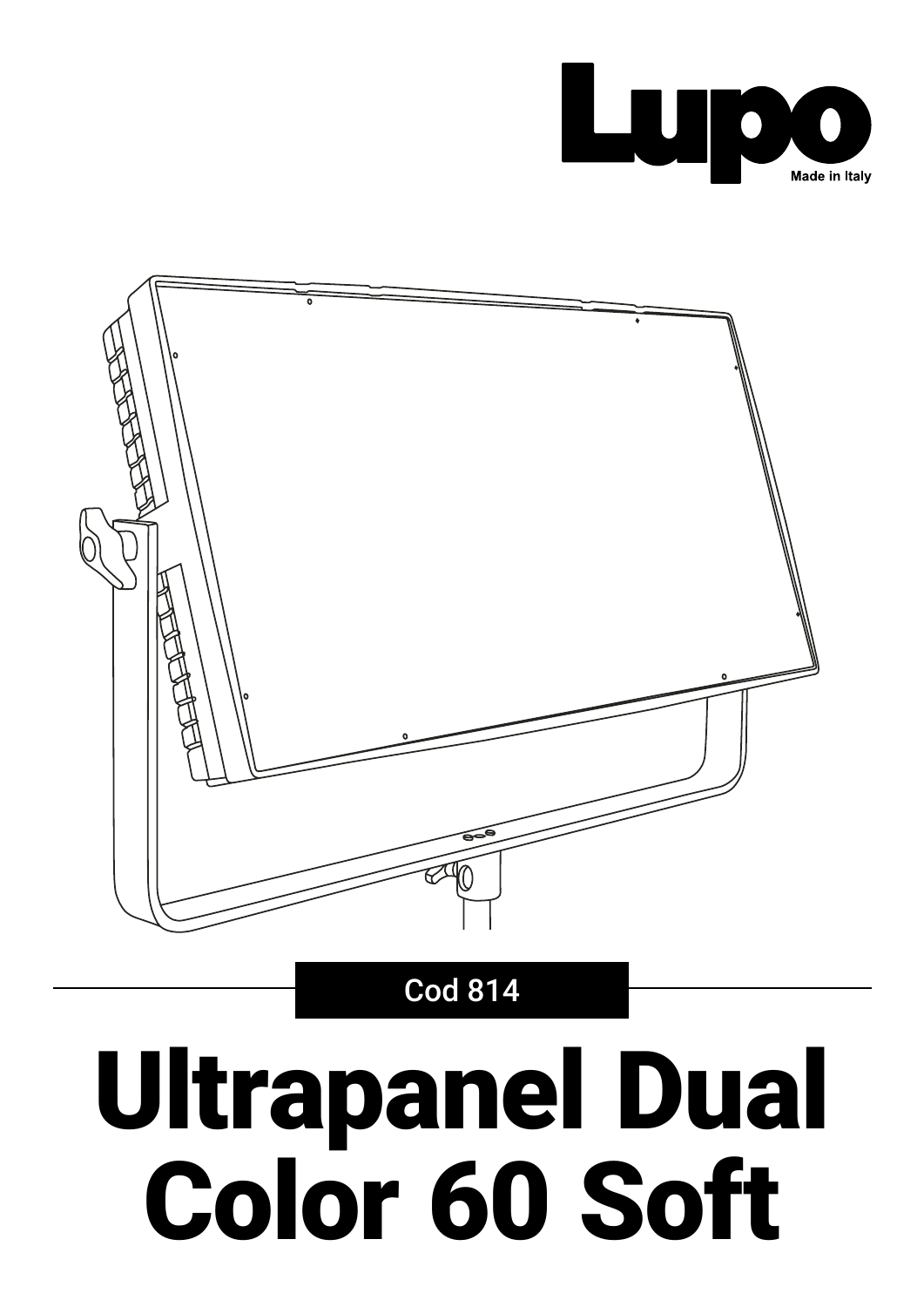| Dimensions (cm)                                        | 673 x 340 x 113 mm               |  |
|--------------------------------------------------------|----------------------------------|--|
| Dimensions (in)                                        | 26.4 x 13.5 x 4.4 in             |  |
| Weight (kg)                                            | 9 kg                             |  |
| Weight (lb)                                            | 19.8 lb                          |  |
| <b>CRI (Colour Rendering Index)</b>                    | > 95, typical 96                 |  |
| <b>TLCI (Television Lighting Consistency Index)</b>    | 98                               |  |
| <b>Estimated LED lifetime (L80)</b>                    | 50,000 hours                     |  |
| <b>Dimmer 0 - 100</b>                                  | included                         |  |
| <b>Dimming curves mode</b>                             | Linear, Exponential, Logarithmic |  |
| <b>DMX</b> module                                      | included                         |  |
| DMX (bit)                                              | 8 bit / 16 bit                   |  |
| <b>Connection for 14.8 V battery with standard XLR</b> | included                         |  |
| 4 pin connector (pin 1: negative / pin 4: positive)    |                                  |  |
| <b>Standard XLR 5 pin connectors to DMX console</b>    | included                         |  |
| <b>Watt consumption</b>                                | 200 W                            |  |
| Watt output (equivalent to tungsten)                   | 4000 W                           |  |
| <b>Firmware upgrades</b>                               | through USB port                 |  |
| <b>Colour temperature</b>                              | 3200 K - 5600 K                  |  |
| <b>Voltage AC</b>                                      | 90 V - 240 V                     |  |
| <b>Voltage DC</b>                                      | 14.8 V                           |  |
| <b>Light beam</b>                                      | $120^\circ$                      |  |
| <b>Frequency (input)</b>                               | 50 / 60 Hz                       |  |
| <b>Compliance</b>                                      | <b>CE</b>                        |  |
| <b>Remote control</b>                                  | Bluetooth Long Range / DMX / RDM |  |
| <b>Ambient temperature</b>                             | Max: +45°C / Min: -10°C          |  |

| <b>Photometric data</b><br><b>Distance</b> | 6500 K | 5600 K | 3200 K |
|--------------------------------------------|--------|--------|--------|
| Lux at $1 m - 3.2 ft$                      | 17300  | 16600  | 15100  |
| Lux at $2 m - 6.5 ft$                      | 4400   | 4280   | 4050   |
| Lux at 3 m - 9.8 ft                        | 2150   | 2080   | 1950   |
| Lux at 4 m - 13.1 ft                       | 1320   | 1290   | 1180   |
| Lux at 5 m - 16.4 ft                       | 850    | 840    | 800    |